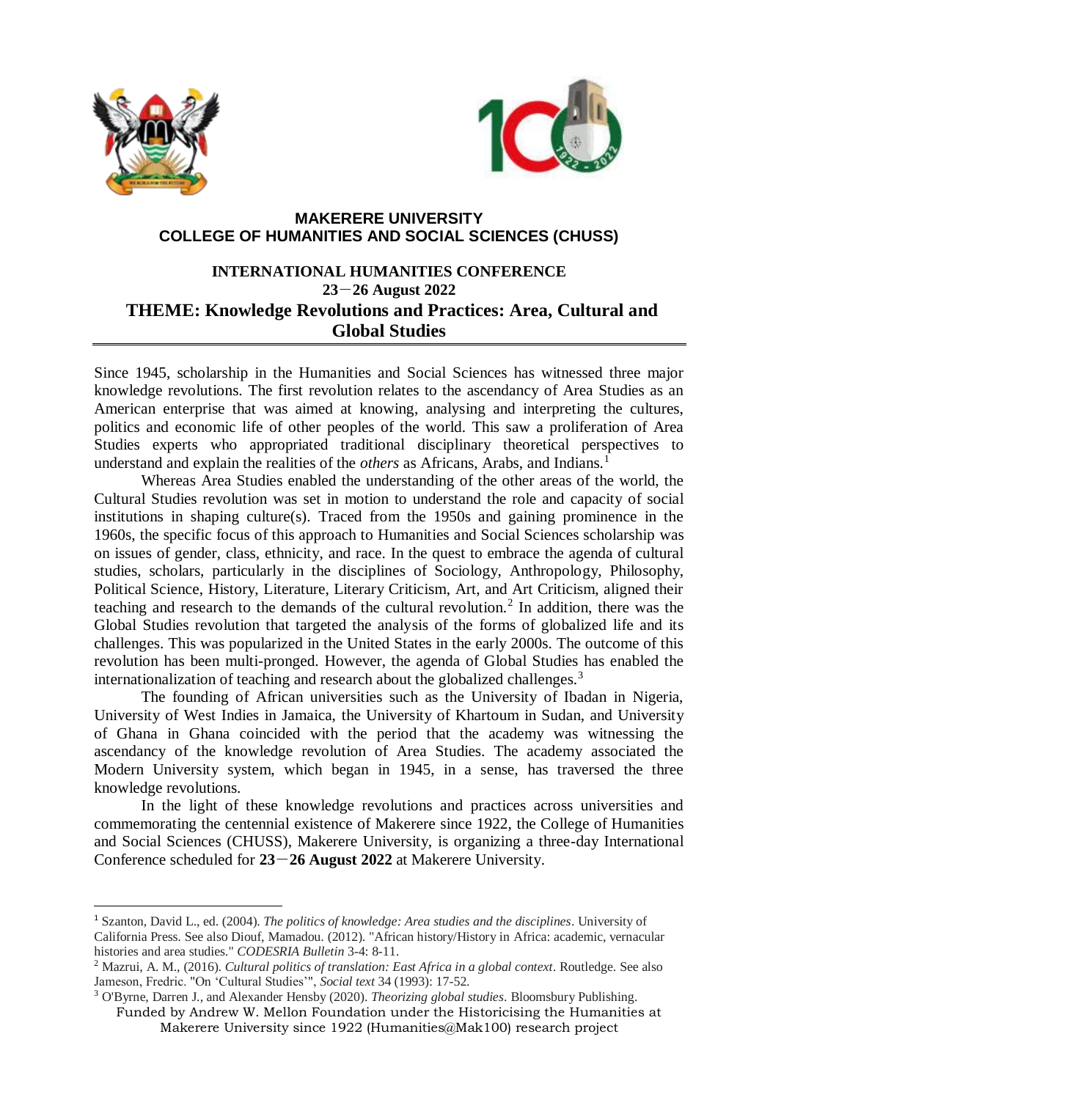The overriding thrust of the Conference is to explore how the knowledge revolutions have impacted university practices and transformed the teaching of and research in the Humanities and Social Sciences. The conference will also act as a discursive zone to interrogate innovative ways through which Humanities and Social Sciences scholarship has refocused beyond the knowledge revolutions to imagine the inevitable future economic, social, biological and political challenges to humanity.

## **Conference Thematic Clusters**

## *Area, Cultural and Global Studies*

Contributions to this theme may focus on the following questions: Did the Area Studies revolution enable the self-understanding and determination of the subaltern - formerly colonized "Areas" - or did they entrench the civilizational project of the West? Are Cultural Studies a reincarnation of Marxism as a theoretical project? How has this wave transformed the teaching of and research about their disciplines of concern? What and who influences the positions that scholars take on feminisms, linguistics, political processes, historical justice and injustice, artistry, religion and the religious, national literature, psychologies and histories? How has transnationality transformed the teaching and research about your discipline of concern? Are political processes, language, gendered concerns, justice, biological concerns such as infectious diseases, and all aspects of human progress better addressed at the global, national, regional, or local level?

## *Multiple H(er/i)-stories and Continuities*

Contributions to this theme may focus on the history of the academic disciplines in Universities in Africa and beyond. The thrust should be on what has shaped the trajectory of the specific disciplines. How far has the decolonization of disciplines moved or how much hybridity is there? In what ways have the epistemological hierarchies endured? Are there epistemological binaries? Should the academic disciplinary curricula designs be pitched at the local, national, regional, or global levels?

#### *Innovation and progress*

This theme will focus on the tensions and concerns of the knowledge revolutions, particularly the historical agenda of the Humanities and Social Sciences in the liberation of humanity. Scholars and practitioners should discuss the innovative ways through which they have or are trying to empower humanity from the vantage point of the philosophies of their different disciplines and callings. The cluster will also emphasize the ways and moments that the Ivory Towers converge with humanity.

## *Humanistic knowledge in times of crisis*

Participants will explore the role of humanities and humanistic knowledge in shaping the understanding of the social tensions and dilemmas of crises. The discussions will interrogate how humanities and humanistic knowledge, skills, and approaches are significant in confronting and dealing with crisis. The debates will focus on how the humanities and humanistic knowledge and skills enable the generation of solutions to contemporary challenges such as pandemics and epidemics, refugee-generating situations, climate change, and the predicament of internally displaced and stateless persons.

## *Feminist scholarship, inclusion and exclusion debates*

This cluster seeks to explore the discourses on gender, feminisms, identities, sexualities, inclusions, exclusions and how these have shaped knowledge production and scholarship in the Global South. Discussions on feminisms may focus on the change in debates from liberal

Funded by Andrew W. Mellon Foundation under the Historicising the Humanities at Makerere University since 1922 (Humanities@Mak100) research project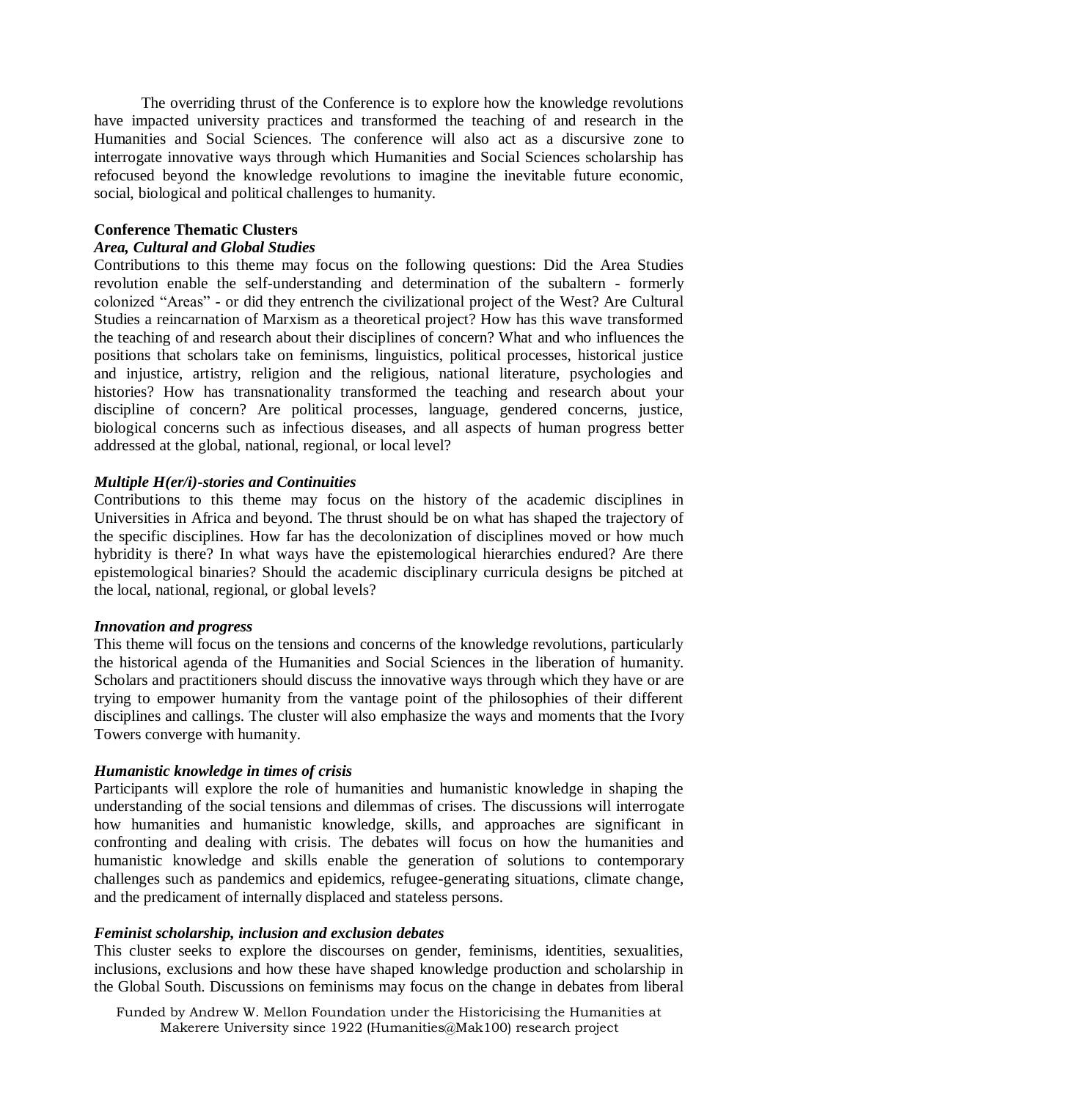to radical, Marxist feminist and currently standpoint theories emphasizing recognition of subjectivities and or objectivities of situated knowledge(s). Presentations may critically analyze the significance of the politics of location, power, capitalism, racism, the intersectionality of oppressions, and how women and other oppressed groups have fought to overcome various oppressions. The tensions between academia and civil society, as well as the partnerships harnessed and their effect on gender and development in Uganda and all over the world will also be discussed.

### *Patterns and trends of Digital humanities in the Global South*

Contributions will explore the knowledge evolution and research trends in digital humanities as a recent discipline focusing on the Global South. Participants will explore the digital culture in developing countries<sup>4</sup>, specific developments in the field, and the extent to which university humanistic fields have embraced this knowledge within the conservative humanities departments; how digital technologies are impacting the social, economic, and political contexts/activities, the challenges encountered and the role of the Global North in enhancing the field in the Global South.

### *Archiving, Memory, and Method*

Contributions will examine the relationship between archives and the Humanities, especially concerning collective memory. What is the meaning of "archive" in the Humanities as understood from the Global South? How should Humanities scholars engage critically with colonial archives? What role do Humanities scholars have in supporting and building community archives? How are archives used in the pursuit of justice or historical accountability, such as redressing colonial-era violence? Presentations may also address the work of archivists and librarians within universities in the Global South to preserve and manage the records, and how interdisciplinary approaches within the Humanities expand can foster understandings of non-material archives that are embedded in oral histories, dance, and music.

## *The future of Humanistic scholarship*

Contributions under this theme will reflect on the future of humanities and humanistic scholarship. The presenters may choose to debate on any of the following questions: What should be the focus of scholars of humanities and social sciences? What methodologies and pedagogical approaches should they privilege? What human challenges should be emphasized and committed to addressing? How should the question of knowledge and power as reflected in how political, cultural, and economic hierarchies and actors constrict our epistemic zones be addressed?

#### **Participation and Submission of Abstracts**

<u>.</u>

The Scientific Committee invites abstracts of paper proposals (300 words), panel proposals (600 words), and posters (200 words) targeting **academic communities and practitioners** from universities, researcher institutions, non-profit organizations, as well as government and business sectors. Submissions should be in Microsoft Word using Times New Roman and 12 points format. The author(s) should indicate the cluster to which the submission corresponds.

<sup>4</sup> Babalola Titilola Aiyegbusi, (2018). *Decolonizing Digital Humanities: Africa in Perspective,* pp. 434-446. Retrieved from[: https://www.jstor.org/stable/10.5749/j.ctv9hj9r9.26](https://www.jstor.org/stable/10.5749/j.ctv9hj9r9.26)